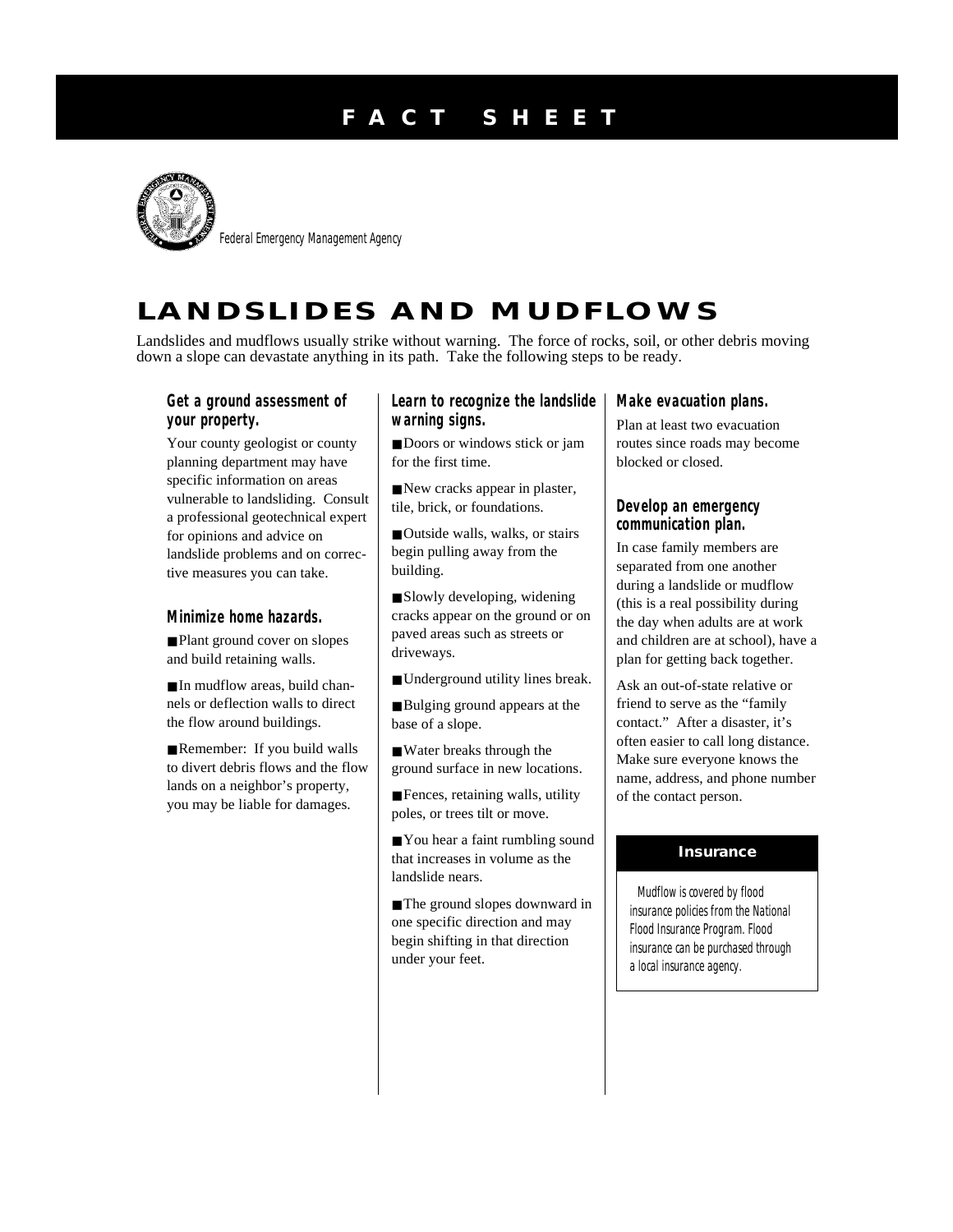**If inside a building:**

■ Stay inside.

■ Take cover under a desk, table, or other piece of sturdy furniture.

#### **If outdoors:**

■ Try to get out of the path of the landslide or mudflow.

■ Run to the nearest high ground in a direction *away* from the path.

■ If rocks and other debris are approaching, run for the nearest shelter such as a group of trees or a building.

■ If escape is not possible, curl into a tight ball and protect your head.

### **Sinkholes**

A sinkhole occurs when groundwater dissolves a vulnerable land surface such as limestone, causing the land surface to collapse from a lack of support. In June 1993, a 100-foot wide, 25-foot deep sinkhole formed under a hotel parking lot in Atlanta, killing two people and engulfing numerous cars.

**Stay away from the slide area.** There may be danger of additional slides.

**Check for injured and trapped persons near the slide area.** Give first aid if trained.

**Remember to help your neighbors who may require special assistance — infants, elderly people, and people with disabilities.**

**Listen to a battery-operated radio or television for the latest emergency information.**

**Remember that flooding may occur after a mudflow or a landslide.**

**Check for damaged utility lines.** Report any damage to the utility company.

**Check the building foundation, chimney, and surrounding land for damage.**

**Replant damaged ground as soon as possible since erosion caused by loss of ground cover can lead to flash flooding.**

**Seek the advice of a geotechnical expert for evaluating landslide hazards or designing corrective techniques to reduce landslide risk.**

### **Mitigation**

Mitigation includes any activities that prevent an emergency, reduce the chance of an emergency happening, or lessen the damaging effects of unavoidable emergencies. Investing in preventive mitigation steps now, such as planting ground cover (low growing plants) on slopes, or installing flexible pipe fiting to avoid gas or water leaks, will help reduce the impact of landslides and mudflows in the future. For more information on mitigation, contact your local emergency management office.

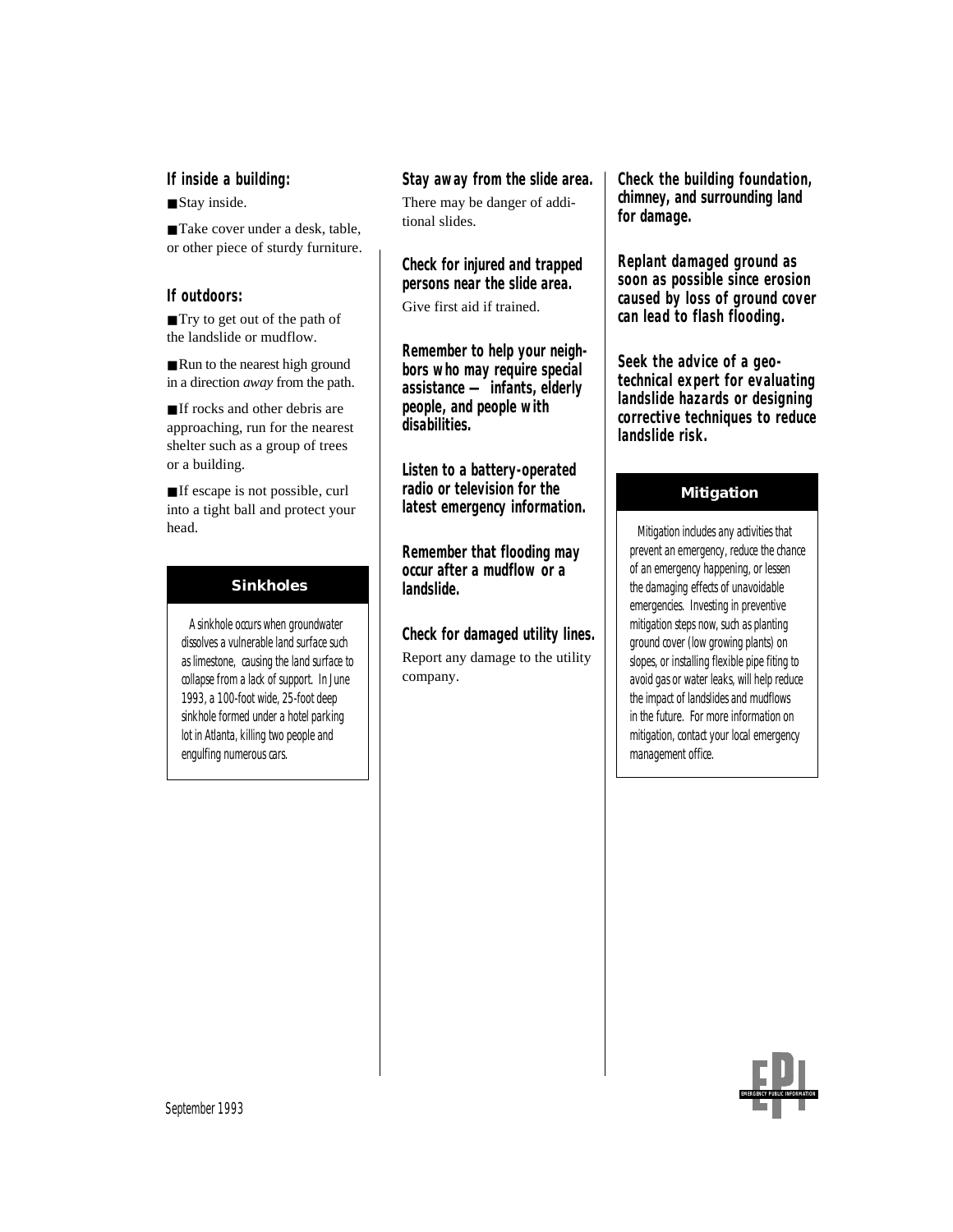### **B A C K G R O U N D E R**

## **LANDSLIDES AND MUDFLOWS**

### **EMERGENCY INFORMATION**

**1.** Acres of property may be damaged and buildings and homes destroyed by landslides. Landslides can provoke associated dangers such as broken electrical, water, gas, and sewage lines, and disrupted roadways and railways.

**2.** Landslide warning signs include cracks opening on hillslopes, evidence of slow, downhill movement of rock and soil; tilting of trees, poles, or walls; or visible changes such as the formation of sags and bumps in the slope.

**3.** Landslide, mudflow, and debris-flow problems are often caused by land mismanagement. Improper land-use practices on ground of questionable stability, particularly in mountain, canyon, and coastal regions, can create and accelerate serious landslide problems. Land-use zoning in partnership with professional inspections and proper design can alleviate many problems associated with landslides, mudflows, and debris flows.



Landslides occur in every state of the union and its island territories. California, West Virginia, Utah, Kentucky, Tennessee, Puerto Rico, Ohio, and Washington have the most severe landslide problem.

#### **WHAT IS A LANDSLIDE?**

*Landslides occur when masses of rock, earth, or debris move down a slope. Landslides may be very small or very large, and can move at slow to very high speeds. Many landslides have been occurring over the same terrain since prehistoric times. They are activated by storms and fires and by human modification of the land. New landslides occur as a result of rainstorms, earthquakes, volcanic eruptions, and various human activities.*

#### **WHAT IS A MUDFLOW?**

*Mudflows (or debris flows) are rivers of rock, earth, and other debris saturated with water. They develop when water rapidly accumulates in the ground, such as during heavy rainfall or rapid snowmelt, changing the earth into a flowing river of mud or "slurry." A slurry can flow rapidly down slopes or through channels, and can strike with little or no warning at avalanche speeds. A slurry can travel several miles from its source, growing in size as it picks up trees, cars, and other materials along the way.*